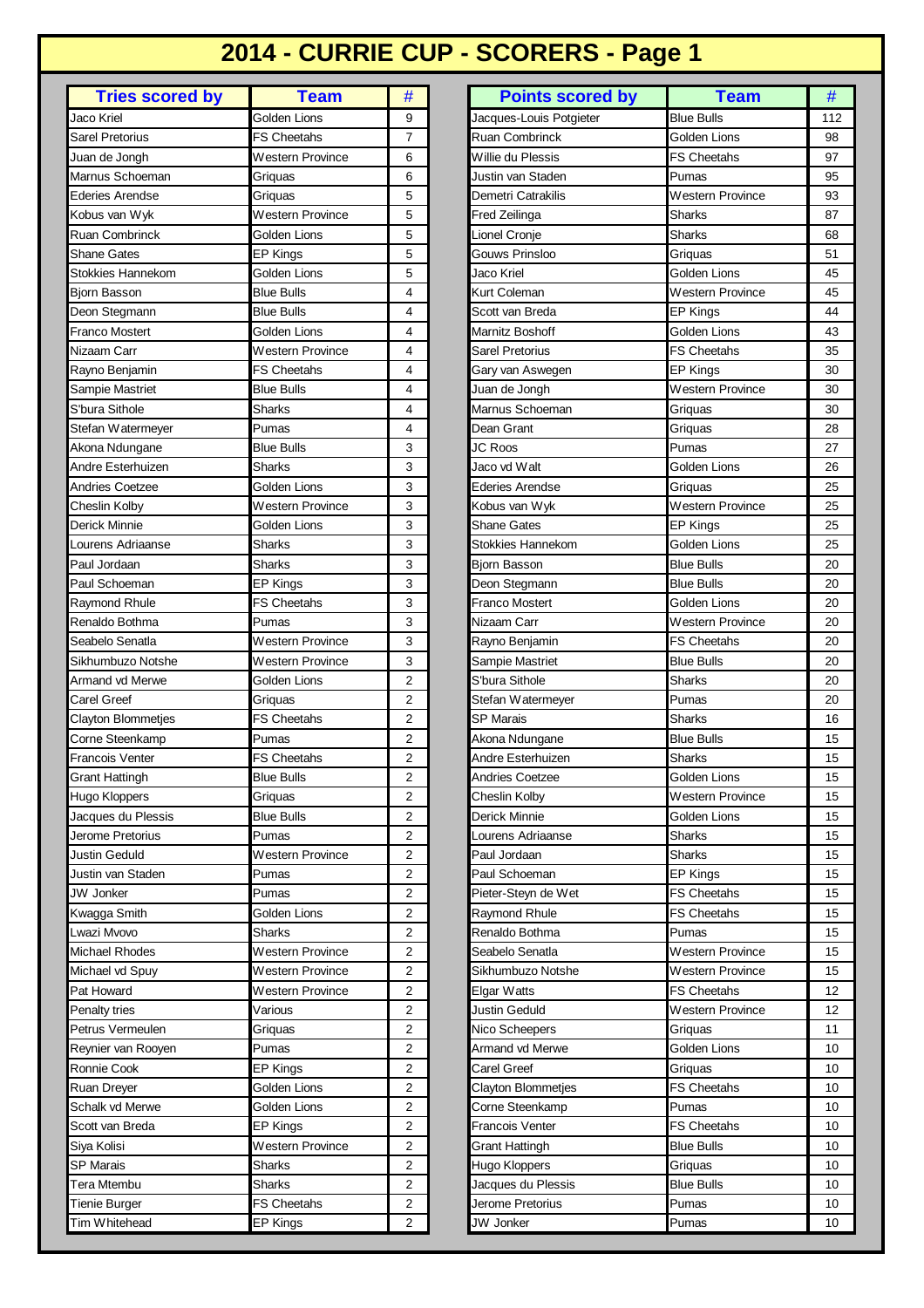## **2014 - CURRIE CUP - SCORERS - Page 2**

| <b>Tries scored by</b>  | <b>Team</b>        | # |
|-------------------------|--------------------|---|
| Warwick Tecklenberg     | Golden Lions       | 2 |
| Willie du Plessis       | <b>FS Cheetahs</b> | 2 |
| Abrie Griesel           | Griquas            | 1 |
| Aidon Davis             | <b>EP Kings</b>    | 1 |
| Bongi Mbonambi          | <b>Blue Bulls</b>  | 1 |
| Brok Harris             | Western Province   | 1 |
| Burger Odendaal         | <b>Blue Bulls</b>  | 1 |
| Courtnal Skosan         | Golden Lions       | 1 |
| Daron Nell              | EP Kings           | 1 |
| Dean Grant              | Griquas            | 1 |
| Dean Greyling           | <b>Blue Bulls</b>  | 1 |
| Dukisa Ntabeni          | <b>EP Kings</b>    | 1 |
| Dwayne Jenner           | <b>EP Kings</b>    | 1 |
| Elgar Watts             | <b>FS Cheetahs</b> | 1 |
| Francois Uys            | <b>FS Cheetahs</b> | 1 |
| Frank Herne             | Pumas              | 1 |
| Fred Zeilinga           | Sharks             | 1 |
| <b>Frikkie Spies</b>    | Pumas              | 1 |
| Giant Mtyanda           | Pumas              | 1 |
| Handré Pollard          | <b>Blue Bulls</b>  | 1 |
| Hennie Skorbinski       | Pumas              | 1 |
| <b>Howard Mnisi</b>     | Golden Lions       | 1 |
| Jaco Taute              | Western Province   | 1 |
| Jacques Botes           | <b>Sharks</b>      | 1 |
| Jean Cook               | <b>FS Cheetahs</b> | 1 |
| Jesse Kriel             | <b>Blue Bulls</b>  | 1 |
| Jonathan Francke        | Griquas            | 1 |
| Joubert Engelbrecht     | Cheetahs           | 1 |
| JP du Plessis           | <b>FS Cheetahs</b> | 1 |
| <b>JW Bell</b>          | Pumas              | 1 |
| Kevin Luiters           | EP Kings           | 1 |
| Kurt Coleman            | Western Province   | 1 |
| Lappies Labuschagne     | Cheetahs           | 1 |
| Lionel Cronje           | Sharks             | 1 |
| Lionel Mapoe            | Golden Lions       | 1 |
| Lizo Gqoboka            | <b>EP Kings</b>    | 1 |
| Luke Watson             | <b>EP Kings</b>    | 1 |
| Maks van Dyk            | Griquas            | 1 |
| Marius Coetzer          | Pumas              | 1 |
| Martin Bezuidenhout     | Griquas            | 1 |
| <b>Martin Meyer</b>     | Golden Lions       | 1 |
| Mike van Vuuren         | <b>EP Kings</b>    | 1 |
| Monde Hadebe            | Sharks             | 1 |
| Pat Cilliers            | Western Province   | 1 |
| Piet van Zyl            | <b>Blue Bulls</b>  | 1 |
| Rosco Speckman          | Pumas              | 1 |
| Ruaan Lerm              | Griquas            | 1 |
| <b>Rynhardt Elstadt</b> | Western Province   | 1 |
| Scarra Ntubeni          | Western Province   | 1 |
| Siviwe Soyizwapi        | EP Kings           | 1 |
| Siyanda Grey            | EP Kings           | 1 |
| Stephan Lewies          | Sharks             | 1 |
| Thomas du Toit          | Sharks             | 1 |
| Tian Meyer              | Griquas            | 1 |
| <b>Tobie Botes</b>      | <b>EP Kings</b>    | 1 |
| Tonderai Chavhanga      | Sharks             | 1 |
| Ulrich Beyers           | <b>Blue Bulls</b>  | 1 |
| Vincent Koch            | Pumas              | 1 |
| Wayne Stephens          | Griquas            | 1 |

| Golden Lions<br>Golden Lions<br>2<br>Kwagga Smith<br>10<br>$\overline{2}$<br>FS Cheetahs<br>Lwazi Mvovo<br><b>Sharks</b><br>10<br><b>Michael Rhodes</b><br><b>Western Province</b><br>10<br>Griquas<br>1<br><b>EP Kings</b><br>1<br>Western Province<br>10<br>Michael vd Spuy<br><b>Blue Bulls</b><br>1<br><b>Western Province</b><br>10<br>Pat Howard<br>1<br>Western Province<br>Penalty tries<br>Various<br>10<br>1<br>Petrus Vermeulen<br>10<br><b>Blue Bulls</b><br>Griquas<br>Golden Lions<br>1<br>Reynier van Rooyen<br>10<br>Pumas<br>EP Kings<br>Ronnie Cook<br>EP Kings<br>1<br>10<br>Griquas<br>1<br>Ruan Dreyer<br>Golden Lions<br>10<br><b>Blue Bulls</b><br>1<br>Schalk vd Merwe<br>Golden Lions<br>10<br>Siya Kolisi<br><b>Western Province</b><br>EP Kings<br>1<br>10<br>Tera Mtembu<br><b>EP Kings</b><br>1<br><b>Sharks</b><br>10<br>Elgar Watts<br><b>FS Cheetahs</b><br>1<br><b>Tienie Burger</b><br>FS Cheetahs<br>10<br>Tim Whitehead<br>FS Cheetahs<br><b>EP Kings</b><br>10<br>1<br>Pumas<br><b>Blue Bulls</b><br>10<br>1<br>Tony Jantjies<br><b>Sharks</b><br>1<br>Golden Lions<br>10<br>Warwick Tecklenberg<br>Pumas<br>Handré Pollard<br>1<br><b>Blue Bulls</b><br>9<br>$\overline{7}$<br>Giant Mtyanda<br>Pumas<br>1<br>Tobie Botes<br>EP Kings<br>6<br>Blue Bulls<br>1<br>Patrick Lambie<br>Sharks<br>5<br>Abrie Griesel<br>Pumas<br>1<br>Griquas<br>5<br><b>Howard Mnisi</b><br>Golden Lions<br>Aidon Davis<br><b>EP Kings</b><br>1<br>5<br>Western Province<br>Bongi Mbonambi<br><b>Blue Bulls</b><br>1<br>Jacques Botes<br>Sharks<br>1<br><b>Brok Harris</b><br><b>Western Province</b><br>5<br>5<br>FS Cheetahs<br><b>Burger Odendaal</b><br><b>Blue Bulls</b><br>1<br><b>Jesse Kriel</b><br><b>Blue Bulls</b><br><b>Courtnal Skosan</b><br><b>Golden Lions</b><br>5<br>1<br>Jonathan Francke<br>Daron Nell<br>5<br>Griquas<br>1<br><b>EP Kings</b><br>5<br>Joubert Engelbrecht<br>Cheetahs<br>1<br>Dean Greyling<br><b>Blue Bulls</b><br>JP du Plessis<br><b>FS Cheetahs</b><br>1<br>Dukisa Ntabeni<br><b>EP Kings</b><br>5<br>Pumas<br>JW Bell<br>1<br><b>EP Kings</b><br>5<br>Dwayne Jenner<br>5<br>Kevin Luiters<br>1<br>FS Cheetahs<br>EP Kings<br>Francois Uys<br>5<br>Frank Herne<br>Kurt Coleman<br>Western Province<br>1<br>Pumas<br>5<br>Lappies Labuschagne<br><b>Frikkie Spies</b><br>Cheetahs<br>1<br>Pumas<br>5<br>Lionel Cronje<br>Sharks<br>Giant Mtyanda<br>1<br>Pumas<br>5<br>Lionel Mapoe<br>Golden Lions<br>$\mathbf{1}$<br>Hennie Skorbinski<br>Pumas<br>Lizo Gqoboka<br>EP Kings<br>1<br>Howard Mnisi<br>Golden Lions<br>5<br>Jaco Taute<br><b>Western Province</b><br>Luke Watson<br>EP Kings<br>1<br>5<br>Maks van Dyk<br>1<br>Jacques Botes<br>5<br>Sharks<br>Griguas<br><b>FS Cheetahs</b><br>Marius Coetzer<br>Pumas<br>1<br>5<br>Jean Cook<br>Martin Bezuidenhout<br>Jesse Kriel<br><b>Blue Bulls</b><br>5<br>Griquas<br>1<br>5<br><b>Martin Meyer</b><br>Golden Lions<br>1<br>Jonathan Francke<br>Griquas<br>Mike van Vuuren<br><b>EP Kings</b><br>1<br>Joshua Stander<br><b>Blue Bulls</b><br>5<br><b>Sharks</b><br>5<br>Monde Hadebe<br>1<br>Joubert Engelbrecht<br>Cheetahs<br>JP du Plessis<br>Pat Cilliers<br>Western Province<br>1<br>FS Cheetahs<br>5<br>5<br>Piet van Zyl<br>Blue Bulls<br>JW Bell<br>1<br>Pumas<br>5<br>Rosco Speckman<br>Pumas<br>Kevin Luiters<br>EP Kings<br>1<br>Ruaan Lerm<br>5<br>1<br>Lappies Labuschagne<br>Cheetahs<br>Griquas<br><b>Rynhardt Elstadt</b><br>Western Province<br>Lionel Mapoe<br>Golden Lions<br>5<br>1<br>Scarra Ntubeni<br>Lizo Gqoboka<br>Western Province<br>1<br><b>EP Kings</b><br>5<br>Siviwe Soyizwapi<br>EP Kings<br>1<br>Luke Watson<br><b>EP Kings</b><br>5<br><b>EP Kings</b><br>5<br>Siyanda Grey<br>1<br>Maks van Dyk<br>Griquas<br>Marais Schmidt<br><b>Stephan Lewies</b><br><b>Sharks</b><br>1<br>5<br>Griquas<br>Thomas du Toit<br>Sharks<br>1<br>Marius Coetzer<br>5<br>Pumas<br>1<br>Martin Bezuidenhout<br>5<br>Griquas<br>Griquas<br>1<br><b>Martin Meyer</b><br>Golden Lions<br>5<br>EP Kings<br>Mike van Vuuren<br>Sharks<br>1<br><b>EP Kings</b><br>5<br>5<br>Monde Hadebe<br>Blue Bulls<br>1<br>Sharks<br>Pat Cilliers<br><b>Western Province</b><br>5<br>Pumas<br>1<br>5<br>1<br>Piet van Zyl<br>Griquas<br><b>Blue Bulls</b> | <b>Tries scored by</b> | <b>Team</b> | # | <b>Points scored by</b> | <b>Team</b> | # |
|--------------------------------------------------------------------------------------------------------------------------------------------------------------------------------------------------------------------------------------------------------------------------------------------------------------------------------------------------------------------------------------------------------------------------------------------------------------------------------------------------------------------------------------------------------------------------------------------------------------------------------------------------------------------------------------------------------------------------------------------------------------------------------------------------------------------------------------------------------------------------------------------------------------------------------------------------------------------------------------------------------------------------------------------------------------------------------------------------------------------------------------------------------------------------------------------------------------------------------------------------------------------------------------------------------------------------------------------------------------------------------------------------------------------------------------------------------------------------------------------------------------------------------------------------------------------------------------------------------------------------------------------------------------------------------------------------------------------------------------------------------------------------------------------------------------------------------------------------------------------------------------------------------------------------------------------------------------------------------------------------------------------------------------------------------------------------------------------------------------------------------------------------------------------------------------------------------------------------------------------------------------------------------------------------------------------------------------------------------------------------------------------------------------------------------------------------------------------------------------------------------------------------------------------------------------------------------------------------------------------------------------------------------------------------------------------------------------------------------------------------------------------------------------------------------------------------------------------------------------------------------------------------------------------------------------------------------------------------------------------------------------------------------------------------------------------------------------------------------------------------------------------------------------------------------------------------------------------------------------------------------------------------------------------------------------------------------------------------------------------------------------------------------------------------------------------------------------------------------------------------------------------------------------------------------------------------------------------------------------------------------------------------------------------------------------------------------------------------------------------------------------------------------------------------------------------------------------------------------------------------------------------------------------------------------------------------------------------------------------------------------------------------------------------------------------------------------------------------------------------------------------------------------------------------------------------------------------------------------------------------------------------------|------------------------|-------------|---|-------------------------|-------------|---|
|                                                                                                                                                                                                                                                                                                                                                                                                                                                                                                                                                                                                                                                                                                                                                                                                                                                                                                                                                                                                                                                                                                                                                                                                                                                                                                                                                                                                                                                                                                                                                                                                                                                                                                                                                                                                                                                                                                                                                                                                                                                                                                                                                                                                                                                                                                                                                                                                                                                                                                                                                                                                                                                                                                                                                                                                                                                                                                                                                                                                                                                                                                                                                                                                                                                                                                                                                                                                                                                                                                                                                                                                                                                                                                                                                                                                                                                                                                                                                                                                                                                                                                                                                                                                                                                                          | Warwick Tecklenberg    |             |   |                         |             |   |
|                                                                                                                                                                                                                                                                                                                                                                                                                                                                                                                                                                                                                                                                                                                                                                                                                                                                                                                                                                                                                                                                                                                                                                                                                                                                                                                                                                                                                                                                                                                                                                                                                                                                                                                                                                                                                                                                                                                                                                                                                                                                                                                                                                                                                                                                                                                                                                                                                                                                                                                                                                                                                                                                                                                                                                                                                                                                                                                                                                                                                                                                                                                                                                                                                                                                                                                                                                                                                                                                                                                                                                                                                                                                                                                                                                                                                                                                                                                                                                                                                                                                                                                                                                                                                                                                          | Willie du Plessis      |             |   |                         |             |   |
|                                                                                                                                                                                                                                                                                                                                                                                                                                                                                                                                                                                                                                                                                                                                                                                                                                                                                                                                                                                                                                                                                                                                                                                                                                                                                                                                                                                                                                                                                                                                                                                                                                                                                                                                                                                                                                                                                                                                                                                                                                                                                                                                                                                                                                                                                                                                                                                                                                                                                                                                                                                                                                                                                                                                                                                                                                                                                                                                                                                                                                                                                                                                                                                                                                                                                                                                                                                                                                                                                                                                                                                                                                                                                                                                                                                                                                                                                                                                                                                                                                                                                                                                                                                                                                                                          | Abrie Griesel          |             |   |                         |             |   |
|                                                                                                                                                                                                                                                                                                                                                                                                                                                                                                                                                                                                                                                                                                                                                                                                                                                                                                                                                                                                                                                                                                                                                                                                                                                                                                                                                                                                                                                                                                                                                                                                                                                                                                                                                                                                                                                                                                                                                                                                                                                                                                                                                                                                                                                                                                                                                                                                                                                                                                                                                                                                                                                                                                                                                                                                                                                                                                                                                                                                                                                                                                                                                                                                                                                                                                                                                                                                                                                                                                                                                                                                                                                                                                                                                                                                                                                                                                                                                                                                                                                                                                                                                                                                                                                                          | Aidon Davis            |             |   |                         |             |   |
|                                                                                                                                                                                                                                                                                                                                                                                                                                                                                                                                                                                                                                                                                                                                                                                                                                                                                                                                                                                                                                                                                                                                                                                                                                                                                                                                                                                                                                                                                                                                                                                                                                                                                                                                                                                                                                                                                                                                                                                                                                                                                                                                                                                                                                                                                                                                                                                                                                                                                                                                                                                                                                                                                                                                                                                                                                                                                                                                                                                                                                                                                                                                                                                                                                                                                                                                                                                                                                                                                                                                                                                                                                                                                                                                                                                                                                                                                                                                                                                                                                                                                                                                                                                                                                                                          | Bongi Mbonambi         |             |   |                         |             |   |
|                                                                                                                                                                                                                                                                                                                                                                                                                                                                                                                                                                                                                                                                                                                                                                                                                                                                                                                                                                                                                                                                                                                                                                                                                                                                                                                                                                                                                                                                                                                                                                                                                                                                                                                                                                                                                                                                                                                                                                                                                                                                                                                                                                                                                                                                                                                                                                                                                                                                                                                                                                                                                                                                                                                                                                                                                                                                                                                                                                                                                                                                                                                                                                                                                                                                                                                                                                                                                                                                                                                                                                                                                                                                                                                                                                                                                                                                                                                                                                                                                                                                                                                                                                                                                                                                          | <b>Brok Harris</b>     |             |   |                         |             |   |
|                                                                                                                                                                                                                                                                                                                                                                                                                                                                                                                                                                                                                                                                                                                                                                                                                                                                                                                                                                                                                                                                                                                                                                                                                                                                                                                                                                                                                                                                                                                                                                                                                                                                                                                                                                                                                                                                                                                                                                                                                                                                                                                                                                                                                                                                                                                                                                                                                                                                                                                                                                                                                                                                                                                                                                                                                                                                                                                                                                                                                                                                                                                                                                                                                                                                                                                                                                                                                                                                                                                                                                                                                                                                                                                                                                                                                                                                                                                                                                                                                                                                                                                                                                                                                                                                          | <b>Burger Odendaal</b> |             |   |                         |             |   |
|                                                                                                                                                                                                                                                                                                                                                                                                                                                                                                                                                                                                                                                                                                                                                                                                                                                                                                                                                                                                                                                                                                                                                                                                                                                                                                                                                                                                                                                                                                                                                                                                                                                                                                                                                                                                                                                                                                                                                                                                                                                                                                                                                                                                                                                                                                                                                                                                                                                                                                                                                                                                                                                                                                                                                                                                                                                                                                                                                                                                                                                                                                                                                                                                                                                                                                                                                                                                                                                                                                                                                                                                                                                                                                                                                                                                                                                                                                                                                                                                                                                                                                                                                                                                                                                                          | Courtnal Skosan        |             |   |                         |             |   |
|                                                                                                                                                                                                                                                                                                                                                                                                                                                                                                                                                                                                                                                                                                                                                                                                                                                                                                                                                                                                                                                                                                                                                                                                                                                                                                                                                                                                                                                                                                                                                                                                                                                                                                                                                                                                                                                                                                                                                                                                                                                                                                                                                                                                                                                                                                                                                                                                                                                                                                                                                                                                                                                                                                                                                                                                                                                                                                                                                                                                                                                                                                                                                                                                                                                                                                                                                                                                                                                                                                                                                                                                                                                                                                                                                                                                                                                                                                                                                                                                                                                                                                                                                                                                                                                                          | Daron Nell             |             |   |                         |             |   |
|                                                                                                                                                                                                                                                                                                                                                                                                                                                                                                                                                                                                                                                                                                                                                                                                                                                                                                                                                                                                                                                                                                                                                                                                                                                                                                                                                                                                                                                                                                                                                                                                                                                                                                                                                                                                                                                                                                                                                                                                                                                                                                                                                                                                                                                                                                                                                                                                                                                                                                                                                                                                                                                                                                                                                                                                                                                                                                                                                                                                                                                                                                                                                                                                                                                                                                                                                                                                                                                                                                                                                                                                                                                                                                                                                                                                                                                                                                                                                                                                                                                                                                                                                                                                                                                                          | Dean Grant             |             |   |                         |             |   |
|                                                                                                                                                                                                                                                                                                                                                                                                                                                                                                                                                                                                                                                                                                                                                                                                                                                                                                                                                                                                                                                                                                                                                                                                                                                                                                                                                                                                                                                                                                                                                                                                                                                                                                                                                                                                                                                                                                                                                                                                                                                                                                                                                                                                                                                                                                                                                                                                                                                                                                                                                                                                                                                                                                                                                                                                                                                                                                                                                                                                                                                                                                                                                                                                                                                                                                                                                                                                                                                                                                                                                                                                                                                                                                                                                                                                                                                                                                                                                                                                                                                                                                                                                                                                                                                                          | Dean Greyling          |             |   |                         |             |   |
|                                                                                                                                                                                                                                                                                                                                                                                                                                                                                                                                                                                                                                                                                                                                                                                                                                                                                                                                                                                                                                                                                                                                                                                                                                                                                                                                                                                                                                                                                                                                                                                                                                                                                                                                                                                                                                                                                                                                                                                                                                                                                                                                                                                                                                                                                                                                                                                                                                                                                                                                                                                                                                                                                                                                                                                                                                                                                                                                                                                                                                                                                                                                                                                                                                                                                                                                                                                                                                                                                                                                                                                                                                                                                                                                                                                                                                                                                                                                                                                                                                                                                                                                                                                                                                                                          | Dukisa Ntabeni         |             |   |                         |             |   |
|                                                                                                                                                                                                                                                                                                                                                                                                                                                                                                                                                                                                                                                                                                                                                                                                                                                                                                                                                                                                                                                                                                                                                                                                                                                                                                                                                                                                                                                                                                                                                                                                                                                                                                                                                                                                                                                                                                                                                                                                                                                                                                                                                                                                                                                                                                                                                                                                                                                                                                                                                                                                                                                                                                                                                                                                                                                                                                                                                                                                                                                                                                                                                                                                                                                                                                                                                                                                                                                                                                                                                                                                                                                                                                                                                                                                                                                                                                                                                                                                                                                                                                                                                                                                                                                                          | Dwayne Jenner          |             |   |                         |             |   |
|                                                                                                                                                                                                                                                                                                                                                                                                                                                                                                                                                                                                                                                                                                                                                                                                                                                                                                                                                                                                                                                                                                                                                                                                                                                                                                                                                                                                                                                                                                                                                                                                                                                                                                                                                                                                                                                                                                                                                                                                                                                                                                                                                                                                                                                                                                                                                                                                                                                                                                                                                                                                                                                                                                                                                                                                                                                                                                                                                                                                                                                                                                                                                                                                                                                                                                                                                                                                                                                                                                                                                                                                                                                                                                                                                                                                                                                                                                                                                                                                                                                                                                                                                                                                                                                                          |                        |             |   |                         |             |   |
|                                                                                                                                                                                                                                                                                                                                                                                                                                                                                                                                                                                                                                                                                                                                                                                                                                                                                                                                                                                                                                                                                                                                                                                                                                                                                                                                                                                                                                                                                                                                                                                                                                                                                                                                                                                                                                                                                                                                                                                                                                                                                                                                                                                                                                                                                                                                                                                                                                                                                                                                                                                                                                                                                                                                                                                                                                                                                                                                                                                                                                                                                                                                                                                                                                                                                                                                                                                                                                                                                                                                                                                                                                                                                                                                                                                                                                                                                                                                                                                                                                                                                                                                                                                                                                                                          | Francois Uys           |             |   |                         |             |   |
|                                                                                                                                                                                                                                                                                                                                                                                                                                                                                                                                                                                                                                                                                                                                                                                                                                                                                                                                                                                                                                                                                                                                                                                                                                                                                                                                                                                                                                                                                                                                                                                                                                                                                                                                                                                                                                                                                                                                                                                                                                                                                                                                                                                                                                                                                                                                                                                                                                                                                                                                                                                                                                                                                                                                                                                                                                                                                                                                                                                                                                                                                                                                                                                                                                                                                                                                                                                                                                                                                                                                                                                                                                                                                                                                                                                                                                                                                                                                                                                                                                                                                                                                                                                                                                                                          | Frank Herne            |             |   |                         |             |   |
|                                                                                                                                                                                                                                                                                                                                                                                                                                                                                                                                                                                                                                                                                                                                                                                                                                                                                                                                                                                                                                                                                                                                                                                                                                                                                                                                                                                                                                                                                                                                                                                                                                                                                                                                                                                                                                                                                                                                                                                                                                                                                                                                                                                                                                                                                                                                                                                                                                                                                                                                                                                                                                                                                                                                                                                                                                                                                                                                                                                                                                                                                                                                                                                                                                                                                                                                                                                                                                                                                                                                                                                                                                                                                                                                                                                                                                                                                                                                                                                                                                                                                                                                                                                                                                                                          | Fred Zeilinga          |             |   |                         |             |   |
|                                                                                                                                                                                                                                                                                                                                                                                                                                                                                                                                                                                                                                                                                                                                                                                                                                                                                                                                                                                                                                                                                                                                                                                                                                                                                                                                                                                                                                                                                                                                                                                                                                                                                                                                                                                                                                                                                                                                                                                                                                                                                                                                                                                                                                                                                                                                                                                                                                                                                                                                                                                                                                                                                                                                                                                                                                                                                                                                                                                                                                                                                                                                                                                                                                                                                                                                                                                                                                                                                                                                                                                                                                                                                                                                                                                                                                                                                                                                                                                                                                                                                                                                                                                                                                                                          | <b>Frikkie Spies</b>   |             |   |                         |             |   |
|                                                                                                                                                                                                                                                                                                                                                                                                                                                                                                                                                                                                                                                                                                                                                                                                                                                                                                                                                                                                                                                                                                                                                                                                                                                                                                                                                                                                                                                                                                                                                                                                                                                                                                                                                                                                                                                                                                                                                                                                                                                                                                                                                                                                                                                                                                                                                                                                                                                                                                                                                                                                                                                                                                                                                                                                                                                                                                                                                                                                                                                                                                                                                                                                                                                                                                                                                                                                                                                                                                                                                                                                                                                                                                                                                                                                                                                                                                                                                                                                                                                                                                                                                                                                                                                                          |                        |             |   |                         |             |   |
|                                                                                                                                                                                                                                                                                                                                                                                                                                                                                                                                                                                                                                                                                                                                                                                                                                                                                                                                                                                                                                                                                                                                                                                                                                                                                                                                                                                                                                                                                                                                                                                                                                                                                                                                                                                                                                                                                                                                                                                                                                                                                                                                                                                                                                                                                                                                                                                                                                                                                                                                                                                                                                                                                                                                                                                                                                                                                                                                                                                                                                                                                                                                                                                                                                                                                                                                                                                                                                                                                                                                                                                                                                                                                                                                                                                                                                                                                                                                                                                                                                                                                                                                                                                                                                                                          | Handré Pollard         |             |   |                         |             |   |
|                                                                                                                                                                                                                                                                                                                                                                                                                                                                                                                                                                                                                                                                                                                                                                                                                                                                                                                                                                                                                                                                                                                                                                                                                                                                                                                                                                                                                                                                                                                                                                                                                                                                                                                                                                                                                                                                                                                                                                                                                                                                                                                                                                                                                                                                                                                                                                                                                                                                                                                                                                                                                                                                                                                                                                                                                                                                                                                                                                                                                                                                                                                                                                                                                                                                                                                                                                                                                                                                                                                                                                                                                                                                                                                                                                                                                                                                                                                                                                                                                                                                                                                                                                                                                                                                          | Hennie Skorbinski      |             |   |                         |             |   |
|                                                                                                                                                                                                                                                                                                                                                                                                                                                                                                                                                                                                                                                                                                                                                                                                                                                                                                                                                                                                                                                                                                                                                                                                                                                                                                                                                                                                                                                                                                                                                                                                                                                                                                                                                                                                                                                                                                                                                                                                                                                                                                                                                                                                                                                                                                                                                                                                                                                                                                                                                                                                                                                                                                                                                                                                                                                                                                                                                                                                                                                                                                                                                                                                                                                                                                                                                                                                                                                                                                                                                                                                                                                                                                                                                                                                                                                                                                                                                                                                                                                                                                                                                                                                                                                                          |                        |             |   |                         |             |   |
|                                                                                                                                                                                                                                                                                                                                                                                                                                                                                                                                                                                                                                                                                                                                                                                                                                                                                                                                                                                                                                                                                                                                                                                                                                                                                                                                                                                                                                                                                                                                                                                                                                                                                                                                                                                                                                                                                                                                                                                                                                                                                                                                                                                                                                                                                                                                                                                                                                                                                                                                                                                                                                                                                                                                                                                                                                                                                                                                                                                                                                                                                                                                                                                                                                                                                                                                                                                                                                                                                                                                                                                                                                                                                                                                                                                                                                                                                                                                                                                                                                                                                                                                                                                                                                                                          | Jaco Taute             |             |   |                         |             |   |
|                                                                                                                                                                                                                                                                                                                                                                                                                                                                                                                                                                                                                                                                                                                                                                                                                                                                                                                                                                                                                                                                                                                                                                                                                                                                                                                                                                                                                                                                                                                                                                                                                                                                                                                                                                                                                                                                                                                                                                                                                                                                                                                                                                                                                                                                                                                                                                                                                                                                                                                                                                                                                                                                                                                                                                                                                                                                                                                                                                                                                                                                                                                                                                                                                                                                                                                                                                                                                                                                                                                                                                                                                                                                                                                                                                                                                                                                                                                                                                                                                                                                                                                                                                                                                                                                          |                        |             |   |                         |             |   |
|                                                                                                                                                                                                                                                                                                                                                                                                                                                                                                                                                                                                                                                                                                                                                                                                                                                                                                                                                                                                                                                                                                                                                                                                                                                                                                                                                                                                                                                                                                                                                                                                                                                                                                                                                                                                                                                                                                                                                                                                                                                                                                                                                                                                                                                                                                                                                                                                                                                                                                                                                                                                                                                                                                                                                                                                                                                                                                                                                                                                                                                                                                                                                                                                                                                                                                                                                                                                                                                                                                                                                                                                                                                                                                                                                                                                                                                                                                                                                                                                                                                                                                                                                                                                                                                                          | Jean Cook              |             |   |                         |             |   |
|                                                                                                                                                                                                                                                                                                                                                                                                                                                                                                                                                                                                                                                                                                                                                                                                                                                                                                                                                                                                                                                                                                                                                                                                                                                                                                                                                                                                                                                                                                                                                                                                                                                                                                                                                                                                                                                                                                                                                                                                                                                                                                                                                                                                                                                                                                                                                                                                                                                                                                                                                                                                                                                                                                                                                                                                                                                                                                                                                                                                                                                                                                                                                                                                                                                                                                                                                                                                                                                                                                                                                                                                                                                                                                                                                                                                                                                                                                                                                                                                                                                                                                                                                                                                                                                                          |                        |             |   |                         |             |   |
|                                                                                                                                                                                                                                                                                                                                                                                                                                                                                                                                                                                                                                                                                                                                                                                                                                                                                                                                                                                                                                                                                                                                                                                                                                                                                                                                                                                                                                                                                                                                                                                                                                                                                                                                                                                                                                                                                                                                                                                                                                                                                                                                                                                                                                                                                                                                                                                                                                                                                                                                                                                                                                                                                                                                                                                                                                                                                                                                                                                                                                                                                                                                                                                                                                                                                                                                                                                                                                                                                                                                                                                                                                                                                                                                                                                                                                                                                                                                                                                                                                                                                                                                                                                                                                                                          |                        |             |   |                         |             |   |
|                                                                                                                                                                                                                                                                                                                                                                                                                                                                                                                                                                                                                                                                                                                                                                                                                                                                                                                                                                                                                                                                                                                                                                                                                                                                                                                                                                                                                                                                                                                                                                                                                                                                                                                                                                                                                                                                                                                                                                                                                                                                                                                                                                                                                                                                                                                                                                                                                                                                                                                                                                                                                                                                                                                                                                                                                                                                                                                                                                                                                                                                                                                                                                                                                                                                                                                                                                                                                                                                                                                                                                                                                                                                                                                                                                                                                                                                                                                                                                                                                                                                                                                                                                                                                                                                          |                        |             |   |                         |             |   |
|                                                                                                                                                                                                                                                                                                                                                                                                                                                                                                                                                                                                                                                                                                                                                                                                                                                                                                                                                                                                                                                                                                                                                                                                                                                                                                                                                                                                                                                                                                                                                                                                                                                                                                                                                                                                                                                                                                                                                                                                                                                                                                                                                                                                                                                                                                                                                                                                                                                                                                                                                                                                                                                                                                                                                                                                                                                                                                                                                                                                                                                                                                                                                                                                                                                                                                                                                                                                                                                                                                                                                                                                                                                                                                                                                                                                                                                                                                                                                                                                                                                                                                                                                                                                                                                                          |                        |             |   |                         |             |   |
|                                                                                                                                                                                                                                                                                                                                                                                                                                                                                                                                                                                                                                                                                                                                                                                                                                                                                                                                                                                                                                                                                                                                                                                                                                                                                                                                                                                                                                                                                                                                                                                                                                                                                                                                                                                                                                                                                                                                                                                                                                                                                                                                                                                                                                                                                                                                                                                                                                                                                                                                                                                                                                                                                                                                                                                                                                                                                                                                                                                                                                                                                                                                                                                                                                                                                                                                                                                                                                                                                                                                                                                                                                                                                                                                                                                                                                                                                                                                                                                                                                                                                                                                                                                                                                                                          |                        |             |   |                         |             |   |
|                                                                                                                                                                                                                                                                                                                                                                                                                                                                                                                                                                                                                                                                                                                                                                                                                                                                                                                                                                                                                                                                                                                                                                                                                                                                                                                                                                                                                                                                                                                                                                                                                                                                                                                                                                                                                                                                                                                                                                                                                                                                                                                                                                                                                                                                                                                                                                                                                                                                                                                                                                                                                                                                                                                                                                                                                                                                                                                                                                                                                                                                                                                                                                                                                                                                                                                                                                                                                                                                                                                                                                                                                                                                                                                                                                                                                                                                                                                                                                                                                                                                                                                                                                                                                                                                          |                        |             |   |                         |             |   |
|                                                                                                                                                                                                                                                                                                                                                                                                                                                                                                                                                                                                                                                                                                                                                                                                                                                                                                                                                                                                                                                                                                                                                                                                                                                                                                                                                                                                                                                                                                                                                                                                                                                                                                                                                                                                                                                                                                                                                                                                                                                                                                                                                                                                                                                                                                                                                                                                                                                                                                                                                                                                                                                                                                                                                                                                                                                                                                                                                                                                                                                                                                                                                                                                                                                                                                                                                                                                                                                                                                                                                                                                                                                                                                                                                                                                                                                                                                                                                                                                                                                                                                                                                                                                                                                                          |                        |             |   |                         |             |   |
|                                                                                                                                                                                                                                                                                                                                                                                                                                                                                                                                                                                                                                                                                                                                                                                                                                                                                                                                                                                                                                                                                                                                                                                                                                                                                                                                                                                                                                                                                                                                                                                                                                                                                                                                                                                                                                                                                                                                                                                                                                                                                                                                                                                                                                                                                                                                                                                                                                                                                                                                                                                                                                                                                                                                                                                                                                                                                                                                                                                                                                                                                                                                                                                                                                                                                                                                                                                                                                                                                                                                                                                                                                                                                                                                                                                                                                                                                                                                                                                                                                                                                                                                                                                                                                                                          |                        |             |   |                         |             |   |
|                                                                                                                                                                                                                                                                                                                                                                                                                                                                                                                                                                                                                                                                                                                                                                                                                                                                                                                                                                                                                                                                                                                                                                                                                                                                                                                                                                                                                                                                                                                                                                                                                                                                                                                                                                                                                                                                                                                                                                                                                                                                                                                                                                                                                                                                                                                                                                                                                                                                                                                                                                                                                                                                                                                                                                                                                                                                                                                                                                                                                                                                                                                                                                                                                                                                                                                                                                                                                                                                                                                                                                                                                                                                                                                                                                                                                                                                                                                                                                                                                                                                                                                                                                                                                                                                          |                        |             |   |                         |             |   |
|                                                                                                                                                                                                                                                                                                                                                                                                                                                                                                                                                                                                                                                                                                                                                                                                                                                                                                                                                                                                                                                                                                                                                                                                                                                                                                                                                                                                                                                                                                                                                                                                                                                                                                                                                                                                                                                                                                                                                                                                                                                                                                                                                                                                                                                                                                                                                                                                                                                                                                                                                                                                                                                                                                                                                                                                                                                                                                                                                                                                                                                                                                                                                                                                                                                                                                                                                                                                                                                                                                                                                                                                                                                                                                                                                                                                                                                                                                                                                                                                                                                                                                                                                                                                                                                                          |                        |             |   |                         |             |   |
|                                                                                                                                                                                                                                                                                                                                                                                                                                                                                                                                                                                                                                                                                                                                                                                                                                                                                                                                                                                                                                                                                                                                                                                                                                                                                                                                                                                                                                                                                                                                                                                                                                                                                                                                                                                                                                                                                                                                                                                                                                                                                                                                                                                                                                                                                                                                                                                                                                                                                                                                                                                                                                                                                                                                                                                                                                                                                                                                                                                                                                                                                                                                                                                                                                                                                                                                                                                                                                                                                                                                                                                                                                                                                                                                                                                                                                                                                                                                                                                                                                                                                                                                                                                                                                                                          |                        |             |   |                         |             |   |
|                                                                                                                                                                                                                                                                                                                                                                                                                                                                                                                                                                                                                                                                                                                                                                                                                                                                                                                                                                                                                                                                                                                                                                                                                                                                                                                                                                                                                                                                                                                                                                                                                                                                                                                                                                                                                                                                                                                                                                                                                                                                                                                                                                                                                                                                                                                                                                                                                                                                                                                                                                                                                                                                                                                                                                                                                                                                                                                                                                                                                                                                                                                                                                                                                                                                                                                                                                                                                                                                                                                                                                                                                                                                                                                                                                                                                                                                                                                                                                                                                                                                                                                                                                                                                                                                          |                        |             |   |                         |             |   |
|                                                                                                                                                                                                                                                                                                                                                                                                                                                                                                                                                                                                                                                                                                                                                                                                                                                                                                                                                                                                                                                                                                                                                                                                                                                                                                                                                                                                                                                                                                                                                                                                                                                                                                                                                                                                                                                                                                                                                                                                                                                                                                                                                                                                                                                                                                                                                                                                                                                                                                                                                                                                                                                                                                                                                                                                                                                                                                                                                                                                                                                                                                                                                                                                                                                                                                                                                                                                                                                                                                                                                                                                                                                                                                                                                                                                                                                                                                                                                                                                                                                                                                                                                                                                                                                                          |                        |             |   |                         |             |   |
|                                                                                                                                                                                                                                                                                                                                                                                                                                                                                                                                                                                                                                                                                                                                                                                                                                                                                                                                                                                                                                                                                                                                                                                                                                                                                                                                                                                                                                                                                                                                                                                                                                                                                                                                                                                                                                                                                                                                                                                                                                                                                                                                                                                                                                                                                                                                                                                                                                                                                                                                                                                                                                                                                                                                                                                                                                                                                                                                                                                                                                                                                                                                                                                                                                                                                                                                                                                                                                                                                                                                                                                                                                                                                                                                                                                                                                                                                                                                                                                                                                                                                                                                                                                                                                                                          |                        |             |   |                         |             |   |
|                                                                                                                                                                                                                                                                                                                                                                                                                                                                                                                                                                                                                                                                                                                                                                                                                                                                                                                                                                                                                                                                                                                                                                                                                                                                                                                                                                                                                                                                                                                                                                                                                                                                                                                                                                                                                                                                                                                                                                                                                                                                                                                                                                                                                                                                                                                                                                                                                                                                                                                                                                                                                                                                                                                                                                                                                                                                                                                                                                                                                                                                                                                                                                                                                                                                                                                                                                                                                                                                                                                                                                                                                                                                                                                                                                                                                                                                                                                                                                                                                                                                                                                                                                                                                                                                          |                        |             |   |                         |             |   |
|                                                                                                                                                                                                                                                                                                                                                                                                                                                                                                                                                                                                                                                                                                                                                                                                                                                                                                                                                                                                                                                                                                                                                                                                                                                                                                                                                                                                                                                                                                                                                                                                                                                                                                                                                                                                                                                                                                                                                                                                                                                                                                                                                                                                                                                                                                                                                                                                                                                                                                                                                                                                                                                                                                                                                                                                                                                                                                                                                                                                                                                                                                                                                                                                                                                                                                                                                                                                                                                                                                                                                                                                                                                                                                                                                                                                                                                                                                                                                                                                                                                                                                                                                                                                                                                                          |                        |             |   |                         |             |   |
|                                                                                                                                                                                                                                                                                                                                                                                                                                                                                                                                                                                                                                                                                                                                                                                                                                                                                                                                                                                                                                                                                                                                                                                                                                                                                                                                                                                                                                                                                                                                                                                                                                                                                                                                                                                                                                                                                                                                                                                                                                                                                                                                                                                                                                                                                                                                                                                                                                                                                                                                                                                                                                                                                                                                                                                                                                                                                                                                                                                                                                                                                                                                                                                                                                                                                                                                                                                                                                                                                                                                                                                                                                                                                                                                                                                                                                                                                                                                                                                                                                                                                                                                                                                                                                                                          |                        |             |   |                         |             |   |
|                                                                                                                                                                                                                                                                                                                                                                                                                                                                                                                                                                                                                                                                                                                                                                                                                                                                                                                                                                                                                                                                                                                                                                                                                                                                                                                                                                                                                                                                                                                                                                                                                                                                                                                                                                                                                                                                                                                                                                                                                                                                                                                                                                                                                                                                                                                                                                                                                                                                                                                                                                                                                                                                                                                                                                                                                                                                                                                                                                                                                                                                                                                                                                                                                                                                                                                                                                                                                                                                                                                                                                                                                                                                                                                                                                                                                                                                                                                                                                                                                                                                                                                                                                                                                                                                          |                        |             |   |                         |             |   |
|                                                                                                                                                                                                                                                                                                                                                                                                                                                                                                                                                                                                                                                                                                                                                                                                                                                                                                                                                                                                                                                                                                                                                                                                                                                                                                                                                                                                                                                                                                                                                                                                                                                                                                                                                                                                                                                                                                                                                                                                                                                                                                                                                                                                                                                                                                                                                                                                                                                                                                                                                                                                                                                                                                                                                                                                                                                                                                                                                                                                                                                                                                                                                                                                                                                                                                                                                                                                                                                                                                                                                                                                                                                                                                                                                                                                                                                                                                                                                                                                                                                                                                                                                                                                                                                                          |                        |             |   |                         |             |   |
|                                                                                                                                                                                                                                                                                                                                                                                                                                                                                                                                                                                                                                                                                                                                                                                                                                                                                                                                                                                                                                                                                                                                                                                                                                                                                                                                                                                                                                                                                                                                                                                                                                                                                                                                                                                                                                                                                                                                                                                                                                                                                                                                                                                                                                                                                                                                                                                                                                                                                                                                                                                                                                                                                                                                                                                                                                                                                                                                                                                                                                                                                                                                                                                                                                                                                                                                                                                                                                                                                                                                                                                                                                                                                                                                                                                                                                                                                                                                                                                                                                                                                                                                                                                                                                                                          |                        |             |   |                         |             |   |
|                                                                                                                                                                                                                                                                                                                                                                                                                                                                                                                                                                                                                                                                                                                                                                                                                                                                                                                                                                                                                                                                                                                                                                                                                                                                                                                                                                                                                                                                                                                                                                                                                                                                                                                                                                                                                                                                                                                                                                                                                                                                                                                                                                                                                                                                                                                                                                                                                                                                                                                                                                                                                                                                                                                                                                                                                                                                                                                                                                                                                                                                                                                                                                                                                                                                                                                                                                                                                                                                                                                                                                                                                                                                                                                                                                                                                                                                                                                                                                                                                                                                                                                                                                                                                                                                          |                        |             |   |                         |             |   |
|                                                                                                                                                                                                                                                                                                                                                                                                                                                                                                                                                                                                                                                                                                                                                                                                                                                                                                                                                                                                                                                                                                                                                                                                                                                                                                                                                                                                                                                                                                                                                                                                                                                                                                                                                                                                                                                                                                                                                                                                                                                                                                                                                                                                                                                                                                                                                                                                                                                                                                                                                                                                                                                                                                                                                                                                                                                                                                                                                                                                                                                                                                                                                                                                                                                                                                                                                                                                                                                                                                                                                                                                                                                                                                                                                                                                                                                                                                                                                                                                                                                                                                                                                                                                                                                                          |                        |             |   |                         |             |   |
|                                                                                                                                                                                                                                                                                                                                                                                                                                                                                                                                                                                                                                                                                                                                                                                                                                                                                                                                                                                                                                                                                                                                                                                                                                                                                                                                                                                                                                                                                                                                                                                                                                                                                                                                                                                                                                                                                                                                                                                                                                                                                                                                                                                                                                                                                                                                                                                                                                                                                                                                                                                                                                                                                                                                                                                                                                                                                                                                                                                                                                                                                                                                                                                                                                                                                                                                                                                                                                                                                                                                                                                                                                                                                                                                                                                                                                                                                                                                                                                                                                                                                                                                                                                                                                                                          |                        |             |   |                         |             |   |
|                                                                                                                                                                                                                                                                                                                                                                                                                                                                                                                                                                                                                                                                                                                                                                                                                                                                                                                                                                                                                                                                                                                                                                                                                                                                                                                                                                                                                                                                                                                                                                                                                                                                                                                                                                                                                                                                                                                                                                                                                                                                                                                                                                                                                                                                                                                                                                                                                                                                                                                                                                                                                                                                                                                                                                                                                                                                                                                                                                                                                                                                                                                                                                                                                                                                                                                                                                                                                                                                                                                                                                                                                                                                                                                                                                                                                                                                                                                                                                                                                                                                                                                                                                                                                                                                          |                        |             |   |                         |             |   |
|                                                                                                                                                                                                                                                                                                                                                                                                                                                                                                                                                                                                                                                                                                                                                                                                                                                                                                                                                                                                                                                                                                                                                                                                                                                                                                                                                                                                                                                                                                                                                                                                                                                                                                                                                                                                                                                                                                                                                                                                                                                                                                                                                                                                                                                                                                                                                                                                                                                                                                                                                                                                                                                                                                                                                                                                                                                                                                                                                                                                                                                                                                                                                                                                                                                                                                                                                                                                                                                                                                                                                                                                                                                                                                                                                                                                                                                                                                                                                                                                                                                                                                                                                                                                                                                                          |                        |             |   |                         |             |   |
|                                                                                                                                                                                                                                                                                                                                                                                                                                                                                                                                                                                                                                                                                                                                                                                                                                                                                                                                                                                                                                                                                                                                                                                                                                                                                                                                                                                                                                                                                                                                                                                                                                                                                                                                                                                                                                                                                                                                                                                                                                                                                                                                                                                                                                                                                                                                                                                                                                                                                                                                                                                                                                                                                                                                                                                                                                                                                                                                                                                                                                                                                                                                                                                                                                                                                                                                                                                                                                                                                                                                                                                                                                                                                                                                                                                                                                                                                                                                                                                                                                                                                                                                                                                                                                                                          |                        |             |   |                         |             |   |
|                                                                                                                                                                                                                                                                                                                                                                                                                                                                                                                                                                                                                                                                                                                                                                                                                                                                                                                                                                                                                                                                                                                                                                                                                                                                                                                                                                                                                                                                                                                                                                                                                                                                                                                                                                                                                                                                                                                                                                                                                                                                                                                                                                                                                                                                                                                                                                                                                                                                                                                                                                                                                                                                                                                                                                                                                                                                                                                                                                                                                                                                                                                                                                                                                                                                                                                                                                                                                                                                                                                                                                                                                                                                                                                                                                                                                                                                                                                                                                                                                                                                                                                                                                                                                                                                          |                        |             |   |                         |             |   |
|                                                                                                                                                                                                                                                                                                                                                                                                                                                                                                                                                                                                                                                                                                                                                                                                                                                                                                                                                                                                                                                                                                                                                                                                                                                                                                                                                                                                                                                                                                                                                                                                                                                                                                                                                                                                                                                                                                                                                                                                                                                                                                                                                                                                                                                                                                                                                                                                                                                                                                                                                                                                                                                                                                                                                                                                                                                                                                                                                                                                                                                                                                                                                                                                                                                                                                                                                                                                                                                                                                                                                                                                                                                                                                                                                                                                                                                                                                                                                                                                                                                                                                                                                                                                                                                                          | <b>Tian Meyer</b>      |             |   |                         |             |   |
|                                                                                                                                                                                                                                                                                                                                                                                                                                                                                                                                                                                                                                                                                                                                                                                                                                                                                                                                                                                                                                                                                                                                                                                                                                                                                                                                                                                                                                                                                                                                                                                                                                                                                                                                                                                                                                                                                                                                                                                                                                                                                                                                                                                                                                                                                                                                                                                                                                                                                                                                                                                                                                                                                                                                                                                                                                                                                                                                                                                                                                                                                                                                                                                                                                                                                                                                                                                                                                                                                                                                                                                                                                                                                                                                                                                                                                                                                                                                                                                                                                                                                                                                                                                                                                                                          | <b>Tobie Botes</b>     |             |   |                         |             |   |
|                                                                                                                                                                                                                                                                                                                                                                                                                                                                                                                                                                                                                                                                                                                                                                                                                                                                                                                                                                                                                                                                                                                                                                                                                                                                                                                                                                                                                                                                                                                                                                                                                                                                                                                                                                                                                                                                                                                                                                                                                                                                                                                                                                                                                                                                                                                                                                                                                                                                                                                                                                                                                                                                                                                                                                                                                                                                                                                                                                                                                                                                                                                                                                                                                                                                                                                                                                                                                                                                                                                                                                                                                                                                                                                                                                                                                                                                                                                                                                                                                                                                                                                                                                                                                                                                          | Tonderai Chavhanga     |             |   |                         |             |   |
|                                                                                                                                                                                                                                                                                                                                                                                                                                                                                                                                                                                                                                                                                                                                                                                                                                                                                                                                                                                                                                                                                                                                                                                                                                                                                                                                                                                                                                                                                                                                                                                                                                                                                                                                                                                                                                                                                                                                                                                                                                                                                                                                                                                                                                                                                                                                                                                                                                                                                                                                                                                                                                                                                                                                                                                                                                                                                                                                                                                                                                                                                                                                                                                                                                                                                                                                                                                                                                                                                                                                                                                                                                                                                                                                                                                                                                                                                                                                                                                                                                                                                                                                                                                                                                                                          | <b>Ulrich Beyers</b>   |             |   |                         |             |   |
|                                                                                                                                                                                                                                                                                                                                                                                                                                                                                                                                                                                                                                                                                                                                                                                                                                                                                                                                                                                                                                                                                                                                                                                                                                                                                                                                                                                                                                                                                                                                                                                                                                                                                                                                                                                                                                                                                                                                                                                                                                                                                                                                                                                                                                                                                                                                                                                                                                                                                                                                                                                                                                                                                                                                                                                                                                                                                                                                                                                                                                                                                                                                                                                                                                                                                                                                                                                                                                                                                                                                                                                                                                                                                                                                                                                                                                                                                                                                                                                                                                                                                                                                                                                                                                                                          | Vincent Koch           |             |   |                         |             |   |
|                                                                                                                                                                                                                                                                                                                                                                                                                                                                                                                                                                                                                                                                                                                                                                                                                                                                                                                                                                                                                                                                                                                                                                                                                                                                                                                                                                                                                                                                                                                                                                                                                                                                                                                                                                                                                                                                                                                                                                                                                                                                                                                                                                                                                                                                                                                                                                                                                                                                                                                                                                                                                                                                                                                                                                                                                                                                                                                                                                                                                                                                                                                                                                                                                                                                                                                                                                                                                                                                                                                                                                                                                                                                                                                                                                                                                                                                                                                                                                                                                                                                                                                                                                                                                                                                          | Wayne Stephens         |             |   |                         |             |   |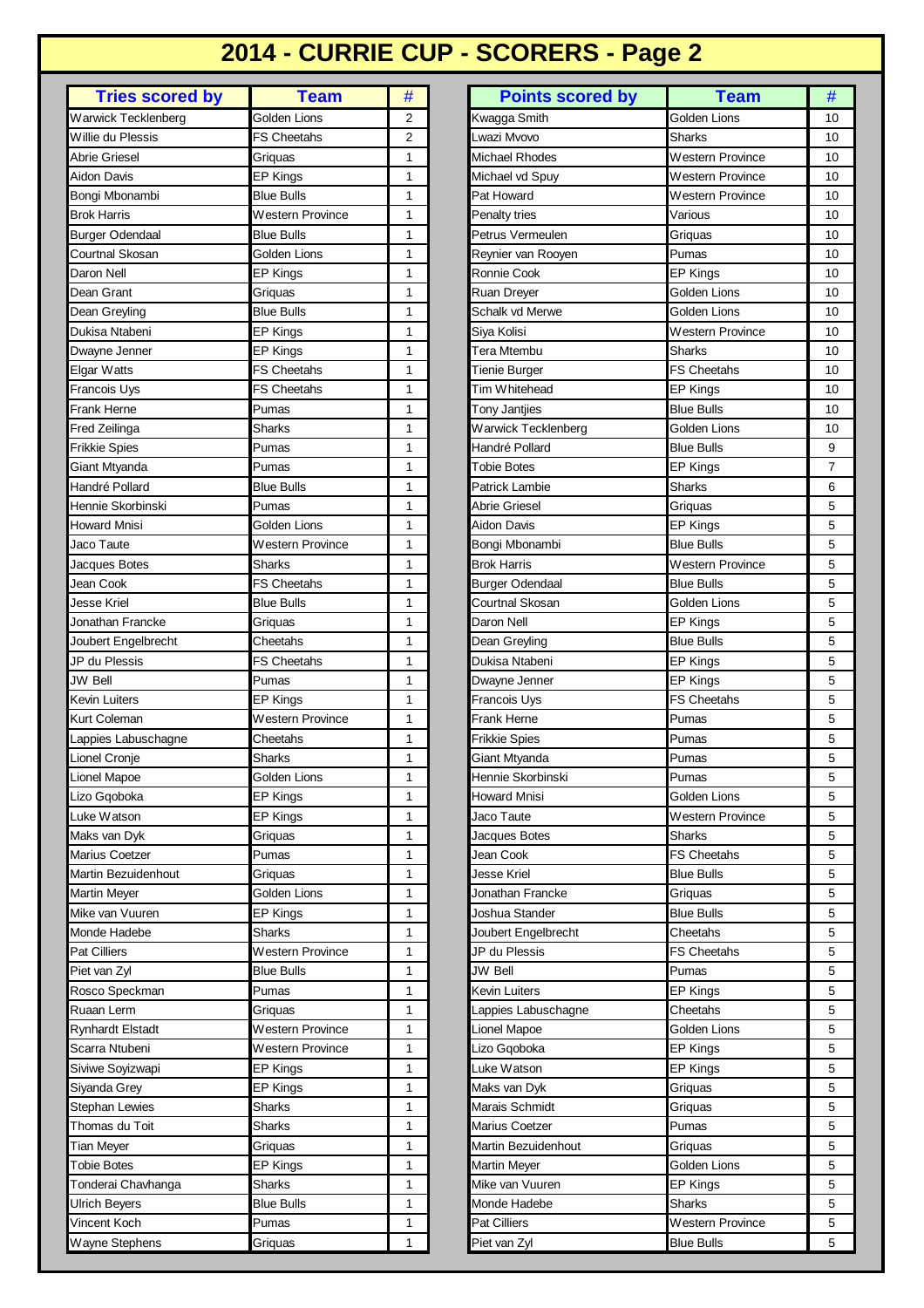## **2014 - CURRIE CUP - SCORERS - Page 3**

| <b>Tries scored by</b> | <b>Team</b>       | #            |
|------------------------|-------------------|--------------|
|                        |                   |              |
| William Small-Smith    | <b>Blue Bulls</b> | $\mathbf{1}$ |
|                        |                   | $\mathbf{1}$ |
| Willie Britz           | Golden Lions      |              |
|                        |                   |              |
|                        |                   |              |
|                        |                   |              |
|                        |                   |              |
|                        |                   |              |
|                        |                   |              |
|                        |                   |              |
|                        |                   |              |
|                        |                   |              |
|                        |                   |              |
|                        |                   |              |
|                        |                   |              |
|                        |                   |              |
|                        |                   |              |
|                        |                   |              |
|                        |                   |              |
|                        |                   |              |
|                        |                   |              |
|                        |                   |              |
|                        |                   |              |
|                        |                   |              |
|                        |                   |              |
|                        |                   |              |
|                        |                   |              |
|                        |                   |              |
|                        |                   |              |
|                        |                   |              |
|                        |                   |              |
|                        |                   |              |
|                        |                   |              |
|                        |                   |              |
|                        |                   |              |
|                        |                   |              |
|                        |                   |              |
|                        |                   |              |
|                        |                   |              |
|                        |                   |              |
|                        |                   |              |
|                        |                   |              |
|                        |                   |              |
|                        |                   |              |
|                        |                   |              |
|                        |                   |              |
|                        |                   |              |
|                        |                   |              |
|                        |                   |              |
|                        |                   |              |
|                        |                   |              |
|                        |                   |              |
|                        |                   |              |
|                        |                   |              |
|                        |                   |              |
|                        |                   |              |
|                        |                   |              |
|                        |                   |              |
|                        |                   |              |
|                        |                   |              |
|                        |                   |              |
|                        |                   |              |
|                        |                   |              |
|                        |                   |              |
|                        |                   |              |
|                        |                   |              |
|                        |                   |              |
|                        |                   |              |
|                        |                   |              |
|                        |                   |              |
|                        |                   |              |
|                        |                   |              |
|                        |                   |              |
|                        |                   |              |
|                        |                   |              |
|                        |                   |              |
|                        |                   |              |
|                        |                   |              |
|                        |                   |              |
|                        |                   |              |
|                        |                   |              |
|                        |                   |              |
|                        |                   |              |
|                        |                   |              |
|                        |                   |              |

| William Small-Smith<br><b>Blue Bulls</b><br>Rosco Speckman<br>Pumas<br>$\mathbf{1}$<br>Golden Lions<br>Ruaan Lerm<br>Griquas<br>Willie Britz<br>$\mathbf{1}$<br>Western Province<br><b>Rynhardt Elstadt</b><br>Scarra Ntubeni<br>Western Province<br>Siviwe Soyizwapi<br>EP Kings<br>Siyanda Grey<br>EP Kings<br><b>Stephan Lewies</b><br><b>Sharks</b><br>Thomas du Toit<br>Sharks<br>Tian Meyer<br>Griquas<br>Tian Schoeman<br><b>Blue Bulls</b><br>Tonderai Chavhanga<br><b>Sharks</b><br>Ulrich Beyers<br><b>Blue Bulls</b><br>Vincent Koch<br>Pumas<br>Wayne Stephens<br>Griquas<br>William Small-Smith<br><b>Blue Bulls</b><br>Willie Britz<br>Golden Lions<br>Francois Brummer<br>Griquas<br>George Whitehead<br>EP Kings<br>Jacquin Jansen<br>Griquas<br>Ntabeni Dukisa<br>EP Kings | 5<br>5<br>5<br>5<br>5<br>5<br>5<br>5<br>5<br>5<br>5<br>5<br>5<br>5<br>5<br>5<br>3 |
|---------------------------------------------------------------------------------------------------------------------------------------------------------------------------------------------------------------------------------------------------------------------------------------------------------------------------------------------------------------------------------------------------------------------------------------------------------------------------------------------------------------------------------------------------------------------------------------------------------------------------------------------------------------------------------------------------------------------------------------------------------------------------------------------|-----------------------------------------------------------------------------------|
|                                                                                                                                                                                                                                                                                                                                                                                                                                                                                                                                                                                                                                                                                                                                                                                             |                                                                                   |
|                                                                                                                                                                                                                                                                                                                                                                                                                                                                                                                                                                                                                                                                                                                                                                                             |                                                                                   |
|                                                                                                                                                                                                                                                                                                                                                                                                                                                                                                                                                                                                                                                                                                                                                                                             |                                                                                   |
|                                                                                                                                                                                                                                                                                                                                                                                                                                                                                                                                                                                                                                                                                                                                                                                             |                                                                                   |
|                                                                                                                                                                                                                                                                                                                                                                                                                                                                                                                                                                                                                                                                                                                                                                                             |                                                                                   |
|                                                                                                                                                                                                                                                                                                                                                                                                                                                                                                                                                                                                                                                                                                                                                                                             |                                                                                   |
|                                                                                                                                                                                                                                                                                                                                                                                                                                                                                                                                                                                                                                                                                                                                                                                             |                                                                                   |
|                                                                                                                                                                                                                                                                                                                                                                                                                                                                                                                                                                                                                                                                                                                                                                                             |                                                                                   |
|                                                                                                                                                                                                                                                                                                                                                                                                                                                                                                                                                                                                                                                                                                                                                                                             |                                                                                   |
|                                                                                                                                                                                                                                                                                                                                                                                                                                                                                                                                                                                                                                                                                                                                                                                             |                                                                                   |
|                                                                                                                                                                                                                                                                                                                                                                                                                                                                                                                                                                                                                                                                                                                                                                                             |                                                                                   |
|                                                                                                                                                                                                                                                                                                                                                                                                                                                                                                                                                                                                                                                                                                                                                                                             |                                                                                   |
|                                                                                                                                                                                                                                                                                                                                                                                                                                                                                                                                                                                                                                                                                                                                                                                             |                                                                                   |
|                                                                                                                                                                                                                                                                                                                                                                                                                                                                                                                                                                                                                                                                                                                                                                                             |                                                                                   |
|                                                                                                                                                                                                                                                                                                                                                                                                                                                                                                                                                                                                                                                                                                                                                                                             |                                                                                   |
|                                                                                                                                                                                                                                                                                                                                                                                                                                                                                                                                                                                                                                                                                                                                                                                             |                                                                                   |
|                                                                                                                                                                                                                                                                                                                                                                                                                                                                                                                                                                                                                                                                                                                                                                                             |                                                                                   |
|                                                                                                                                                                                                                                                                                                                                                                                                                                                                                                                                                                                                                                                                                                                                                                                             | 3                                                                                 |
|                                                                                                                                                                                                                                                                                                                                                                                                                                                                                                                                                                                                                                                                                                                                                                                             | $\mathbf{2}$<br>$\mathbf 2$                                                       |
|                                                                                                                                                                                                                                                                                                                                                                                                                                                                                                                                                                                                                                                                                                                                                                                             |                                                                                   |
|                                                                                                                                                                                                                                                                                                                                                                                                                                                                                                                                                                                                                                                                                                                                                                                             |                                                                                   |
|                                                                                                                                                                                                                                                                                                                                                                                                                                                                                                                                                                                                                                                                                                                                                                                             |                                                                                   |
|                                                                                                                                                                                                                                                                                                                                                                                                                                                                                                                                                                                                                                                                                                                                                                                             |                                                                                   |
|                                                                                                                                                                                                                                                                                                                                                                                                                                                                                                                                                                                                                                                                                                                                                                                             |                                                                                   |
|                                                                                                                                                                                                                                                                                                                                                                                                                                                                                                                                                                                                                                                                                                                                                                                             |                                                                                   |
|                                                                                                                                                                                                                                                                                                                                                                                                                                                                                                                                                                                                                                                                                                                                                                                             |                                                                                   |
|                                                                                                                                                                                                                                                                                                                                                                                                                                                                                                                                                                                                                                                                                                                                                                                             |                                                                                   |
|                                                                                                                                                                                                                                                                                                                                                                                                                                                                                                                                                                                                                                                                                                                                                                                             |                                                                                   |
|                                                                                                                                                                                                                                                                                                                                                                                                                                                                                                                                                                                                                                                                                                                                                                                             |                                                                                   |
|                                                                                                                                                                                                                                                                                                                                                                                                                                                                                                                                                                                                                                                                                                                                                                                             |                                                                                   |
|                                                                                                                                                                                                                                                                                                                                                                                                                                                                                                                                                                                                                                                                                                                                                                                             |                                                                                   |
|                                                                                                                                                                                                                                                                                                                                                                                                                                                                                                                                                                                                                                                                                                                                                                                             |                                                                                   |
|                                                                                                                                                                                                                                                                                                                                                                                                                                                                                                                                                                                                                                                                                                                                                                                             |                                                                                   |
|                                                                                                                                                                                                                                                                                                                                                                                                                                                                                                                                                                                                                                                                                                                                                                                             |                                                                                   |
|                                                                                                                                                                                                                                                                                                                                                                                                                                                                                                                                                                                                                                                                                                                                                                                             |                                                                                   |
|                                                                                                                                                                                                                                                                                                                                                                                                                                                                                                                                                                                                                                                                                                                                                                                             |                                                                                   |
|                                                                                                                                                                                                                                                                                                                                                                                                                                                                                                                                                                                                                                                                                                                                                                                             |                                                                                   |
|                                                                                                                                                                                                                                                                                                                                                                                                                                                                                                                                                                                                                                                                                                                                                                                             |                                                                                   |
|                                                                                                                                                                                                                                                                                                                                                                                                                                                                                                                                                                                                                                                                                                                                                                                             |                                                                                   |
|                                                                                                                                                                                                                                                                                                                                                                                                                                                                                                                                                                                                                                                                                                                                                                                             |                                                                                   |
|                                                                                                                                                                                                                                                                                                                                                                                                                                                                                                                                                                                                                                                                                                                                                                                             |                                                                                   |
|                                                                                                                                                                                                                                                                                                                                                                                                                                                                                                                                                                                                                                                                                                                                                                                             |                                                                                   |
|                                                                                                                                                                                                                                                                                                                                                                                                                                                                                                                                                                                                                                                                                                                                                                                             |                                                                                   |
|                                                                                                                                                                                                                                                                                                                                                                                                                                                                                                                                                                                                                                                                                                                                                                                             |                                                                                   |
|                                                                                                                                                                                                                                                                                                                                                                                                                                                                                                                                                                                                                                                                                                                                                                                             |                                                                                   |
|                                                                                                                                                                                                                                                                                                                                                                                                                                                                                                                                                                                                                                                                                                                                                                                             |                                                                                   |
|                                                                                                                                                                                                                                                                                                                                                                                                                                                                                                                                                                                                                                                                                                                                                                                             |                                                                                   |
|                                                                                                                                                                                                                                                                                                                                                                                                                                                                                                                                                                                                                                                                                                                                                                                             |                                                                                   |
|                                                                                                                                                                                                                                                                                                                                                                                                                                                                                                                                                                                                                                                                                                                                                                                             |                                                                                   |
|                                                                                                                                                                                                                                                                                                                                                                                                                                                                                                                                                                                                                                                                                                                                                                                             |                                                                                   |
|                                                                                                                                                                                                                                                                                                                                                                                                                                                                                                                                                                                                                                                                                                                                                                                             |                                                                                   |
|                                                                                                                                                                                                                                                                                                                                                                                                                                                                                                                                                                                                                                                                                                                                                                                             |                                                                                   |
|                                                                                                                                                                                                                                                                                                                                                                                                                                                                                                                                                                                                                                                                                                                                                                                             |                                                                                   |
|                                                                                                                                                                                                                                                                                                                                                                                                                                                                                                                                                                                                                                                                                                                                                                                             |                                                                                   |
|                                                                                                                                                                                                                                                                                                                                                                                                                                                                                                                                                                                                                                                                                                                                                                                             |                                                                                   |
|                                                                                                                                                                                                                                                                                                                                                                                                                                                                                                                                                                                                                                                                                                                                                                                             |                                                                                   |
|                                                                                                                                                                                                                                                                                                                                                                                                                                                                                                                                                                                                                                                                                                                                                                                             |                                                                                   |
|                                                                                                                                                                                                                                                                                                                                                                                                                                                                                                                                                                                                                                                                                                                                                                                             |                                                                                   |